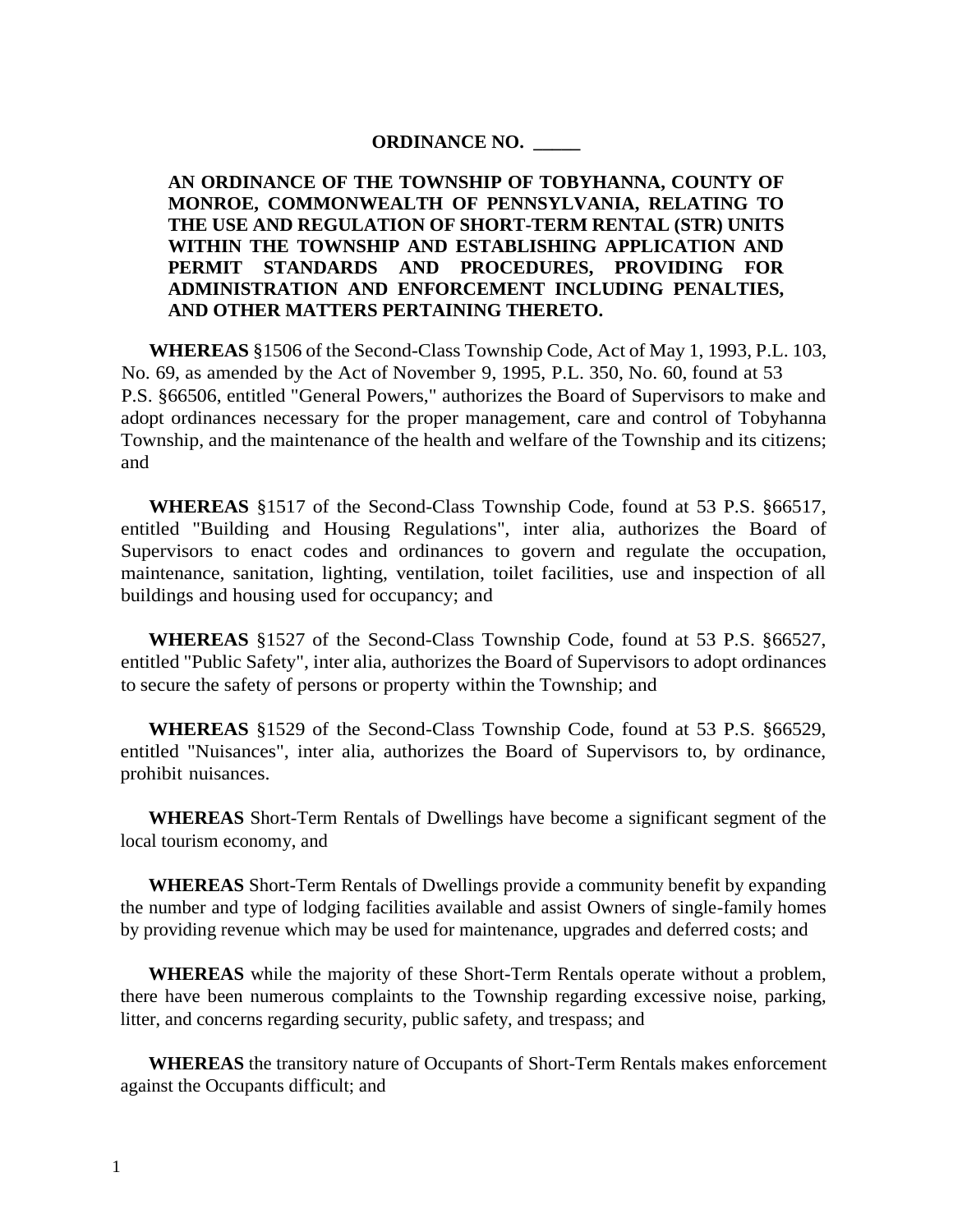**WHEREAS** the provisions of this Ordinance are necessary to prevent the continued burden on Township and community services and impacts on residential neighborhoods posed by Short-Term Rentals; and

**WHEREAS** the provisions of this Ordinance are necessary to provide for a system of inspections and for issuance and renewal of licenses and to establish penalties for violations.

**NOW THEREFORE, BE IT ORDAINED AND ENACTED,** by the Board of Supervisors of Tobyhanna Township, Monroe County, Pennsylvania, and it is hereby ordained and enacted pursuant to the above authority, as follows:

#### **Section 1 - Title**

A. This Chapter shall be known as and may be cited as "The Tobyhanna Township Short-Term Rental Ordinance." ("STR").

#### **Section 2 - Scope**

- A. The provisions of this Chapter shall apply to all residential dwelling units, conversions of non-residential structures to residential dwellings, and all existing premises within the Township of Tobyhanna.
- B. The owner of the subject property shall be responsible for compliance with the provisions of this Chapter and the failure of an owner, operator, agency, managing agency, local contact person, or occupants to comply with the provisions of this Chapter shall be deemed as noncompliance.
- C. A short-term rental (STR) permit shall be issued only in the name of the owner of the shortterm rental.
- D. A separate STR permit shall be required for each short-term rental unit.
- E. A subsequent STR Permit shall not issue to a short-term rental owner until the passage of ninety (90) days following any prior permit having been issued to that same owner.
- F. Tobyhanna Township, in order to promote the health, safety and welfare of the Township, reserves the right to limit the amount of short-term rental properties in the Township to a per centage of residences within all residential districts.
- G. This Chapter shall not apply to a resort, camp, hotel/motel/inn, bed and breakfast, or boarding- or rooming house, as defined within the Zoning Ordinance.
- H. Camps, cabins and cottages that predate the township Zoning Ordinance are exempt from this Chapter.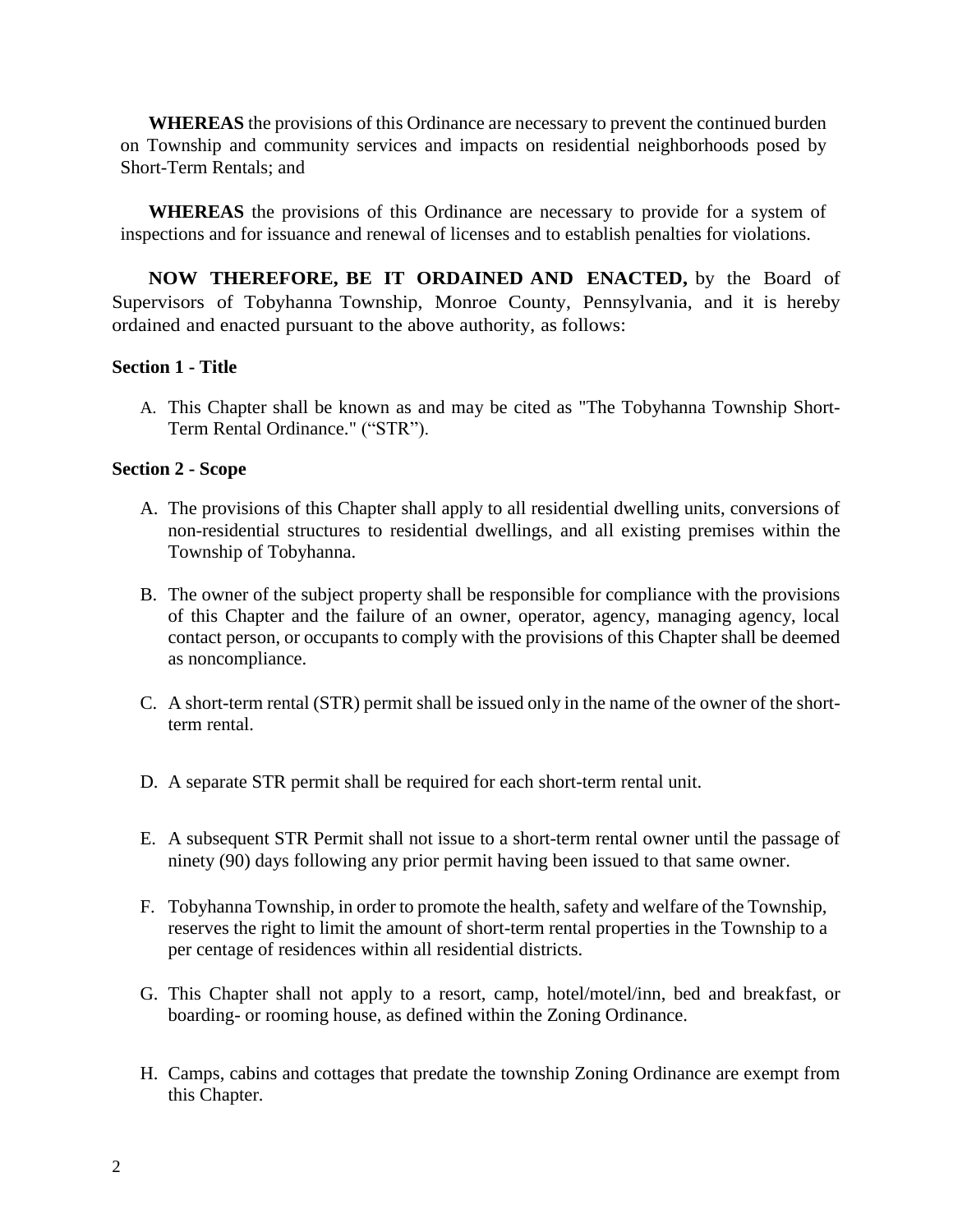I. The Township Supervisors, under the authority granted by Section 1506 - General Powers, Section 1517 - Building and Housing Regulations, Section 1527 - Public Safety, and Section 1529 - Nuisances, of the Pennsylvania Second Class Township Code, Act of May 3, 2016, 1933 (P.L. 103, No. 69), reenacted and amended July 10, 1947 (P.L. 1481, No. 567), as amended, hereby adopt the following rules and regulations governing Short-Term Rentals within the boundaries of the municipality.

# **Section 3 – Interpretation**

- A. This Chapter is not intended to, and does not, excuse any STR owner from compliance with the Township of Tobyhanna Zoning Ordinance, as amended. Whenever possible, this Chapter and the Zoning Ordinance should be construed and interpreted as being consistent, and not in conflict.
- B. This Chapter is not intended to and does not supersede the declarations or covenants in a planned community where a short-term rental may be located.

### **Section 4 - Definitions**

For the purposes of this Chapter, words and terms used herein shall be interpreted as follows:

ANNUAL TERM – Twelve month rolling period in which an application is valid.

BEDROOM - A room or space permitted and designed to be used for sleeping purposes with two means of egress. Space used for eating, cooking, bathrooms, toilet rooms, closets, halls, storage or utility rooms and similar uses are not considered Bedrooms. Space used or intended for general and informal everyday use such as a living room, den, and sitting room or similar space is not to be considered a Bedroom.

DWELLING UNIT - A building or portion thereof providing complete housekeeping facilities for one family or a group of unrelated persons using such facilities in common.

OCCUPANT(S) – An Overnight Guest.

OVERNIGHT GUEST - Any individual lodging overnight at a Short-Term Rental for a period of thirty (30) days or less.

PARKING SPACE – Area used for the parking of a registered motor vehicle.

PERSON(S) IN CHARGE – Person(s) or agent(s) with authority to represent the owner for purposes of emergency and non-emergency contact and communication regarding the owner's Short-Term Rental.

SHORT-TERM RENTAL PERMIT APPLICATION – An application by Township of Tobyhanna which must be completed, by the STR owner or operator.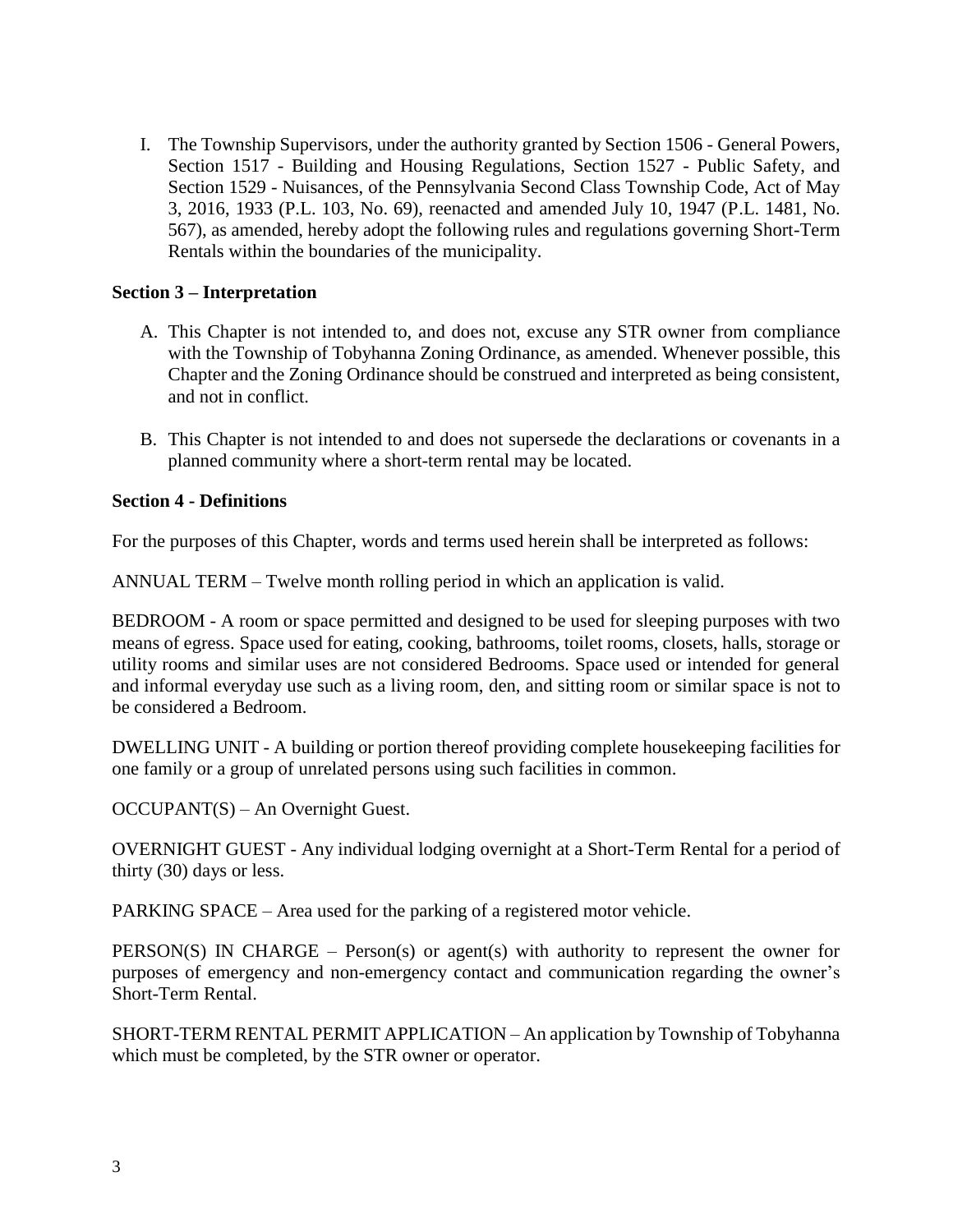SHORT-TERM RENTAL PERMIT RENEWAL APPLICATION – An application required by Township of Tobyhanna which must be completed by the STR owner or operator for the renewal of a Short-Term Rental Permit after the Annual Term.

SHORT-TERM ONLINE PLATFORM(S) - Any online search engine, digital service and/or brokerage firm that facilitates interactions between two or more distinct but interdependent sets of users who interact through the service via the internet, with the digital service provider promoting and acting as an agent in offering, providing, and managing rental opportunities for specifically identified short-term rental properties. This includes a person or entity that provides a means through which an operator may offer a dwelling unit for short-term rental use, and from which the person or entity financially benefits.

SHORT-TERM RENTAL - Any Dwelling Unit utilized rented for the purpose of overnight lodging for a period of less than thirty (30) days, and which meets the definition of "Hotel" for the purpose of imposing an excise tax by the County of Monroe as defined in the County of Monroe Ordinance No. 2004-03, as amended.

SHORT-TERM RENTAL CAPACITY LIMIT – The maximum overnight occupancy of a STR.

SHORT-TERM RENTAL OPERATOR – Person(s) or agent with authority to make decisions with regard to the management of the short-term rental. The STR Operator may be the owner, the Person(s) in Charge or a designated representative who can legally bind the STR owner in their absence.

SHORT-TERM RENTAL PERMIT - Permission granted by the Township to utilize a Dwelling Unit for Short-Term Rental Use.

SHORT-TERM RENTAL PERIOD The minimum time-period allowed for renting a Short-Term Rental Unit.

SHORT-TERM RENTAL PLATFORM – Any online platform and/or brokerage firm promoting and acting as an agent in offering, providing, and managing rental opportunities for specifically identified short-term rental properties.

TRANSIENT USE OF RESIDENTIAL PROPERTY- Transient use of residential property means the profit-making use, by any person, of residential property for transient lodging uses where the term of occupancy, possession, or tenancy of the property by the person entitled to such occupancy, possession or tenancy is less than 30 consecutive calendar days.

VIOLATIONS – Any action or inaction by the STR Owner or Renter that is non-compliant with any provision of STR Ordinance.

# **Section 5 - Permit Required – Non-Transferability**

A. No owner of any property in Township of Tobyhanna shall operate a Short-Term Rental in Tobyhanna Township without first obtaining a Short-Term Rental Permit from the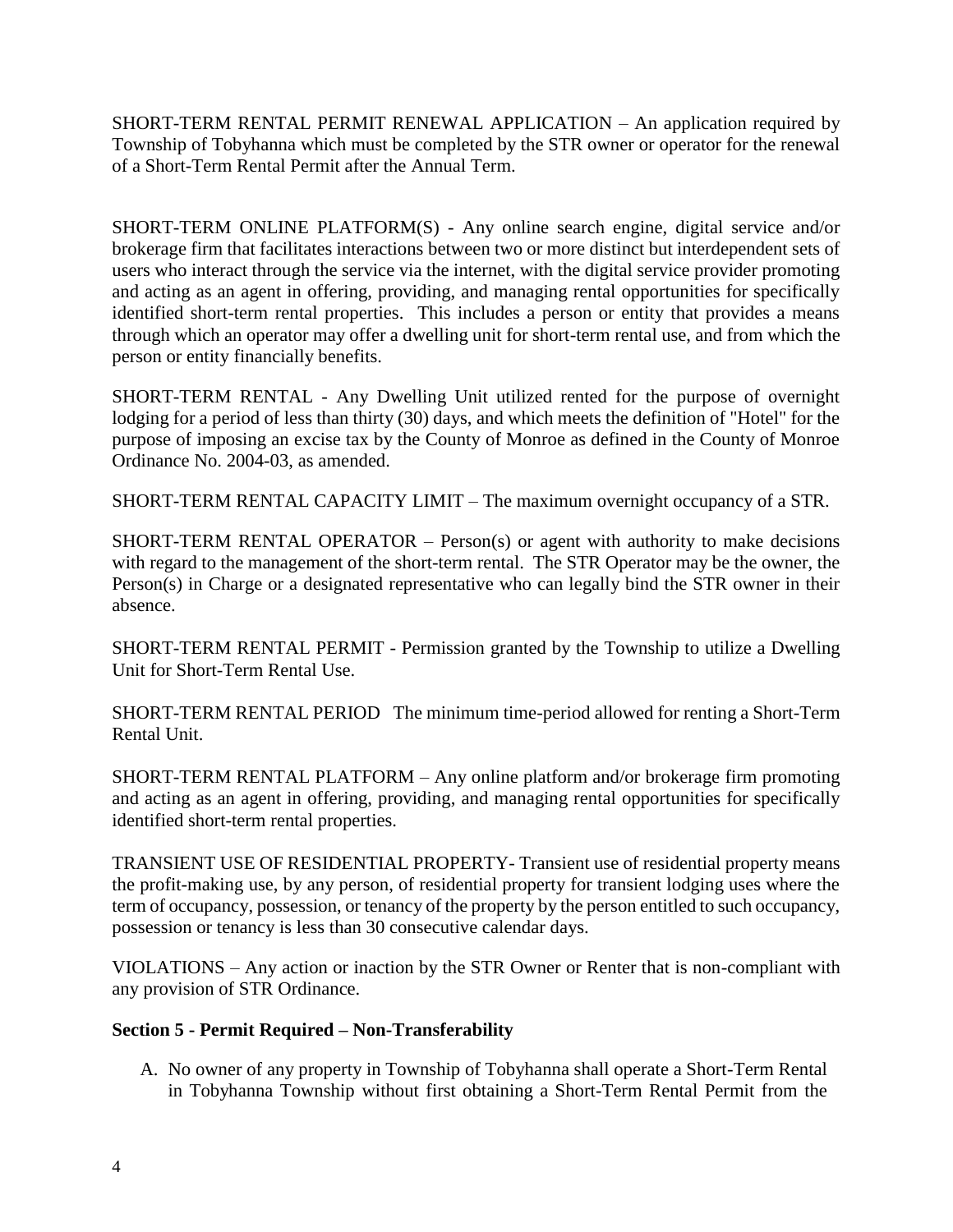Township. Operation of a Short-Term Rental without such Short-Term Rental Permit is a violation of this Chapter. If the ownership of the property changes, either directly by sale or deed transfer, or indirectly by death, change in ownership of the entity owning the property, sheriff sale or court order, the new owner must apply for a license under the provisions of this Ordinance prior to renting the property as a shortterm rental.

B. The issuance of a Short-Term Rental Permit is not a warranty that the premises are lawful, safe, habitable, or in compliance with this Chapter. Nor are there any guarantees for the protection of the owner or STR owner's property.

#### **Section 6 – Claim of Contract Impairment**

A. It is not the intent of this ordinance to impair any existing contracts, leases, or reservations that are evidenced in writing.

#### **Section 7 - Permit Requirements**

- A. Short-Term Rental Permit applications shall contain the following information:
	- (1) The address of the subject property intended for rental.
	- (2) The name, address, telephone number and email address of the owner.
	- (3) The name, address and 24-hour telephone number of all Person(s) in Charge.
	- (4) Floor plan as submitted to the Monroe County Assessor's Office identifying rooms on all floors, specific location of bedrooms, and location of any pools labeled as either in-ground or above-ground.
	- (5) The total number of permitted bedrooms.
	- (6) If the building is a multi-unit structure, the total number of dwelling units in the structure and the number of dwelling units being used as Short-Term Rentals.
	- (7) A diagram or aerial photograph showing the location and number of on-site parking spaces that comply with the definitions contained within this STR Ordinance.
	- (8) If not on a central sewer system, a septic system evaluation certifying the existing system is functioning as intended and proof the tank was pumped within the past three (3) years for approval by the Township.
	- (9) If on a central sewer system, a "will serve" letter from the owner of the central sewer system certifying that sufficient capacity is present for use of the property as a Short-Term Rental with the number of bedrooms noted in the body of the letter.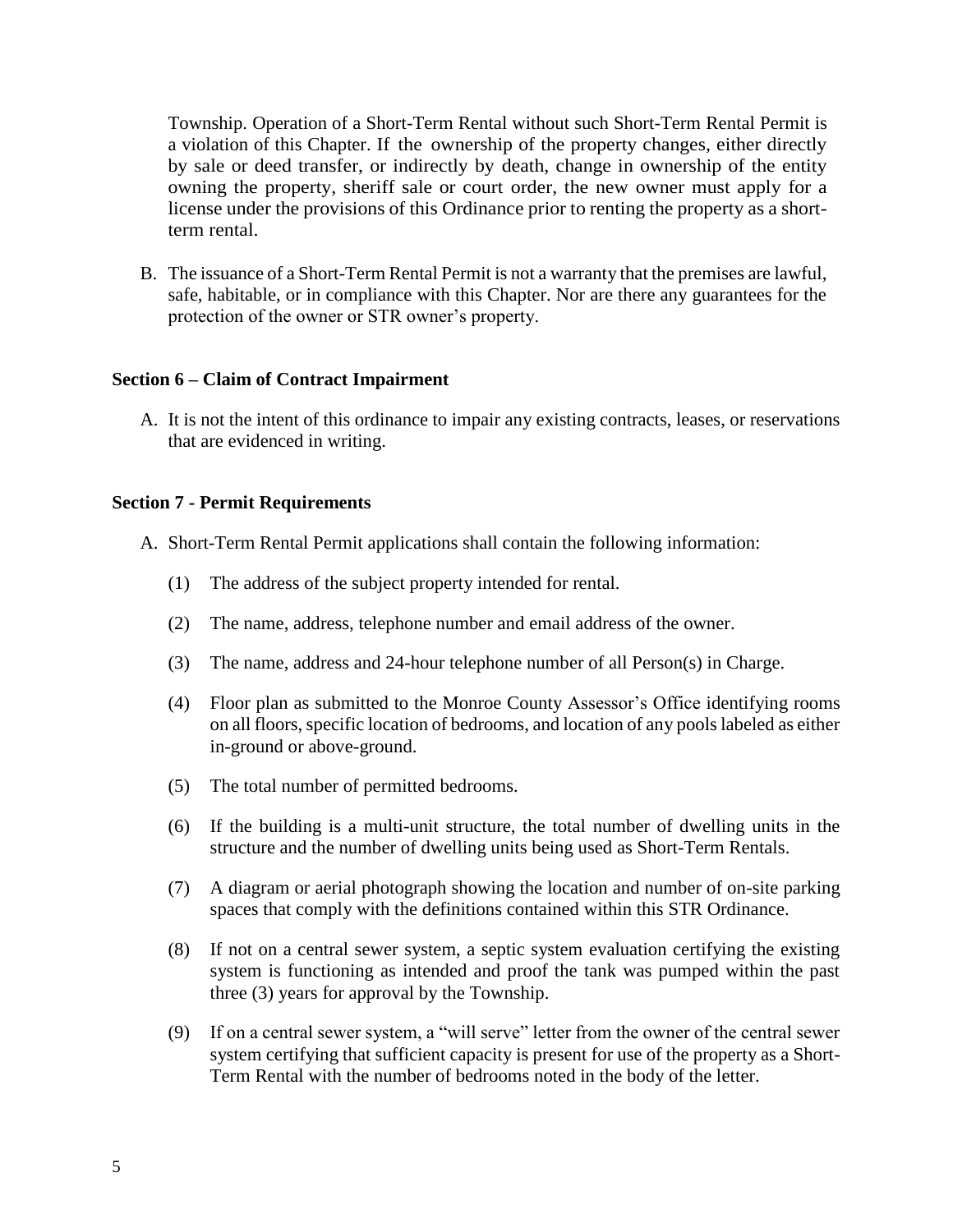- (10) Copy of current Monroe County Hotel Room Excise Tax Certificate or proof of same with tax identification numbers deleted.
- (11) Copy of current Pennsylvania Sales and Use Tax Permit Certificate or proof of same with tax identification numbers deleted.
- (12) To the extent permitted by the STR Platform, all STR owners are required to post the STR Permit Number in a designated field provided by the STR Platform and if no designated field for the Permit Number exists, then the Permit Number must appear within the property description.
- (13) Copy of written notice to the homeowners' association (HOA), indicating the intent to make an application for and use the subject residential property for a Short-Term Rental, when applicable.
- (14) Signatures of the owner, STR Operator and Person(s) in Charge if designated.
- (15) Each owner shall maintain at least \$500,000.00 in general liability insurance on the short-term rental for the full duration of their license term and provide proof of same to the Township.
- (16) All short-term rental owners are strongly encouraged to maintain a noise monitoring device as this technology creates verifiable records to collaborate nuisance complaints and improve enforcement abilities.
- (17) All short-term rentals shall be equipped with the following:
	- (a) Smoke detector in each bedroom;
	- (b) Smoke detectors outside each bedroom in common hallways;
	- (c) Smoke detectors on each floor;
	- (d) GFI outlets for outlets located within six (6) feet of water source;
	- (e) Aluminum or metal exhaust from dryer;

(f) Carbon monoxide detector if open flame (oil or gas) furnace, gas or wood fireplace, or wood- burning stove;

- (g) Carbon monoxide detector if garage is attached;
- (h) Fire Extinguisher in kitchen
- (i) Stairs (indoor and outdoor) in good condition;
- (j) All windows shall be in good working order; and
- (k) Fireplace's within the premises shall be cleaned every two years.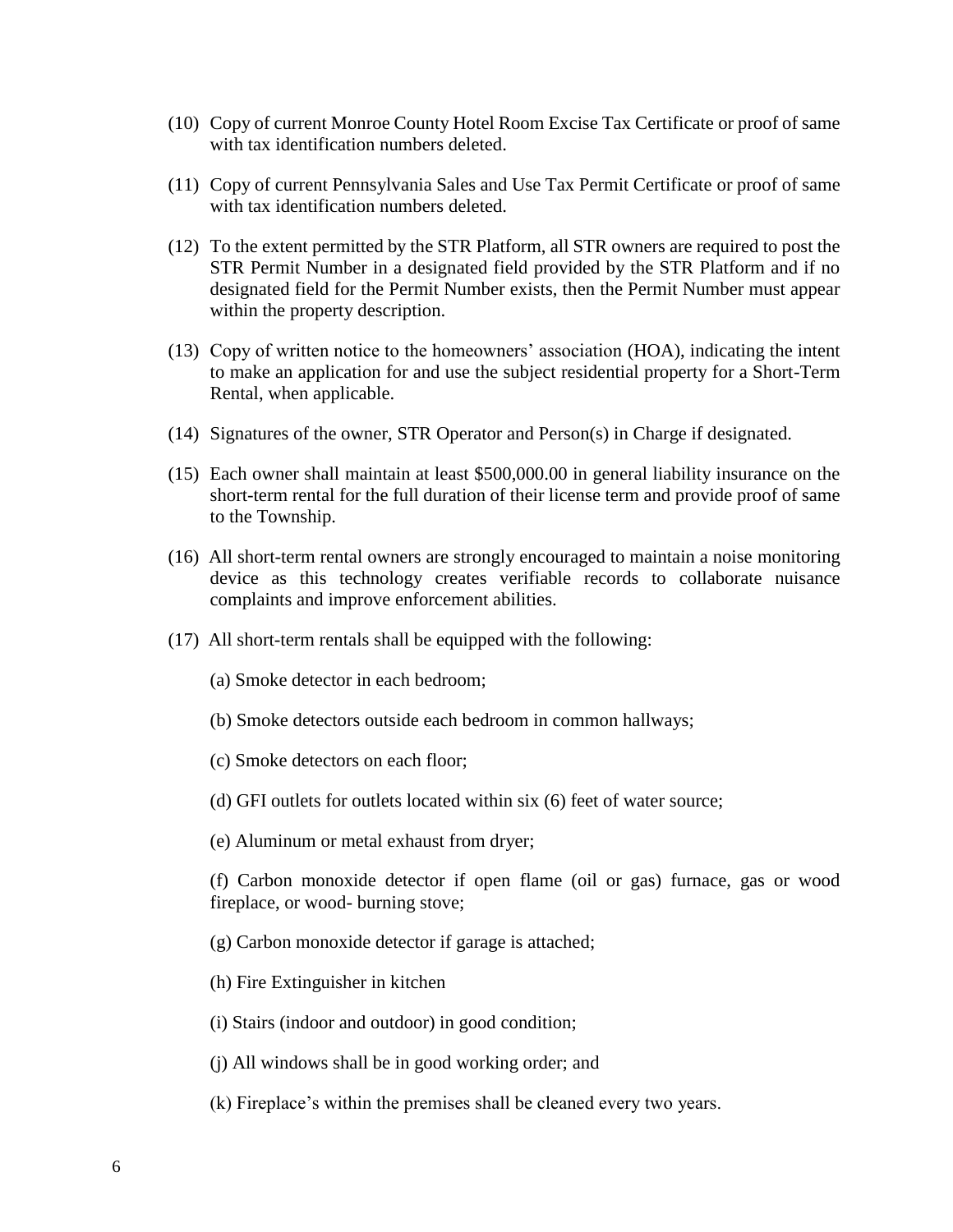- B. A Short-Term Rental Permit shall be issued only to the owner of the Short-Term Rental property.
- C. A separate Short-Term Rental Permit is required for each Dwelling Unit. With respect to Two-Family or Multi-Family Dwellings, a separate Permit shall be required for each Dwelling Unit being rented as a Short-Term Rental.
- D. Short-Term Rental Permits are subject to renewal at the expiration of the annual term, provided all conditions of the initial application and all subsequent renewal application requirements, as set forth in this STR Ordinance are met, or until any of the conditions of the Short-Term Rental Permit which are governed by this Chapter are changed, whichever shall first occur. Short-Term Rental permits may be applied for up to sixty (60) days before the start of the annual term expiration of a Short-Term Rental Permit.
- E. The STR owner must communicate with the Township prior to any renovation being completed. This notification shall not be construed as approval through zoning, building, or any other department or agency.
- F. The Township will prescribe forms and procedures for the processing of Permit Applications under this Ordinance.
- G. Verification that the subject property has obtained a license from Monroe County and the Pennsylvania Department of Revenue to collect and remit sales taxes and confirmation from the taxing authority that all taxes remissions are current and up to date**.**

### **Section 8 - Short-Term Rental Standards**

- A. The STR Capacity Limit will be limited to two (2) per bedroom if the permitted septic requirements are consistent with the house design but shall not exceed a total of ten (10) persons. The STR Capacity Limit must be accurately reflected on all advertising and marketing materials whether printed or online.
- B. A person must be twenty-five (25) years of age to contractually rent a STR unit.
- C. Declaration page of a paid-up insurance policy indicating at least \$500,000 liability insurance to cover the commercial use of a Short-Term Rental for the full duration of the permit term.
- D. The number of bedrooms permitted for a Short-Term Rental shall not exceed the number of bedrooms approved for the Dwelling Unit on the sewage permit issued for such property. Where there is no sewage permit on record, the Short-Term Rental shall be limited to three (3) bedrooms unless proof is provided to the Township that the septic system is adequate to handle additional flows. Any Short-Term Rental advertising more than three (3) bedrooms shall provide proof that the septic system is adequate to handle such flows by having the system approved by the Township, or by providing a septic permit previously issued by a Township.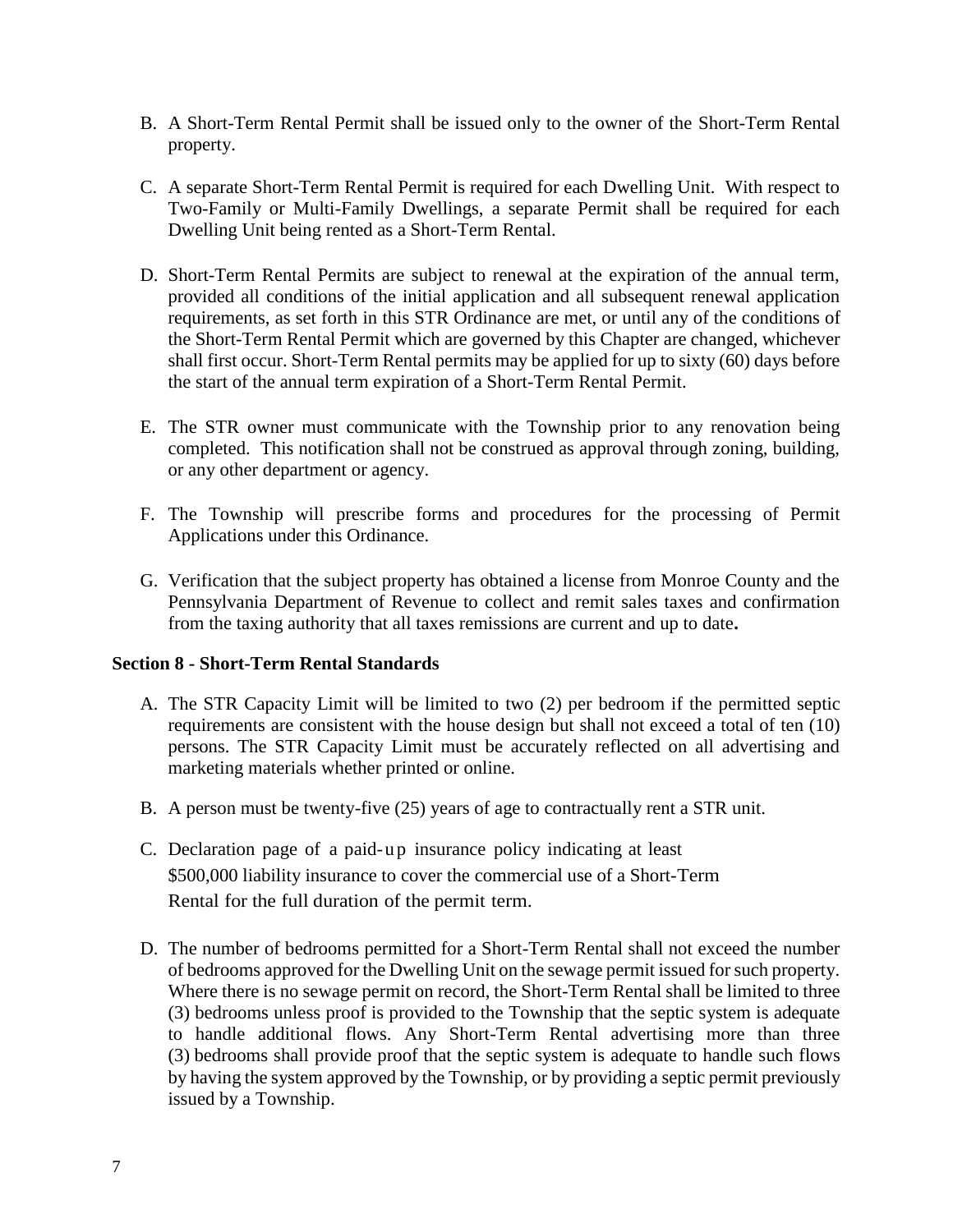- E. If a sewage system malfunction occurs, Short-Term Rental of the Dwelling Unit shall be discontinued until the malfunction is corrected in accordance with Township and Pennsylvania Department of Environmental Protection requirements.
- F. Outdoor parking for renters shall be limited to available parking spaces on the Short-Term Rental property, in compliance with the current provisions of the zoning ordinance parking regulations and definitions. In no event shall parking for STR guests include spaces in any private, community, or public street right-of-way or on any lawns or vegetated areas.
- G. The STR owner and/or Person in Charge is responsible for the actions of all occupants and will ensure compliance with this chapter as well as any other applicable laws and regulations.
- H. A Person in Charge must either reside or have an office located within a thirty (30) minute drive of the Rental Unit, must provide a 24-hour emergency contact number, and be able and willing to come to the Short-Term Rental within thirty (30) minutes following notification to address any issue, and be able to act as legal agent for the owner. The Person in Charge may be the owner of the Short-Term Rental. The Township shall be notified, in writing, prior to a change in the identity of the Person in Charge. The owner of a Short-Term Rental may designate more than one Person in Charge.
- I. Neither Short-Term Rental occupants nor guests shall engage in disorderly conduct, disturb the peace and quiet of any nearby neighborhood or person by loud, unusual, or excessive noise, by tumultuous or offensive conduct, public indecency, threatening, traducing, quarreling, challenging to fight, or fighting, or creating a dangerous or physically offensive condition.
- J. Overnight occupancy of recreational vehicles, camper trailers and tents at the property where the Short-Term Rental is located shall not be allowed.
- K. Outdoor overnight sleeping of occupants or guests of the Short-Term Rental is prohibited.
- L. Rentals shall be a minimum of two (2) nights and three (3) days.
- M. A Short-Term Rental shall not have any outside appearance indicating a change of use from the surrounding residential uses.
- N. Fireworks and floating lanterns are prohibited.
- O. Subleasing all or a portion of the dwelling unit is prohibited.
- P. All Short-Term Rentals shall have a clearly visible and legible packet of information posted for review within the dwelling unit containing the following information: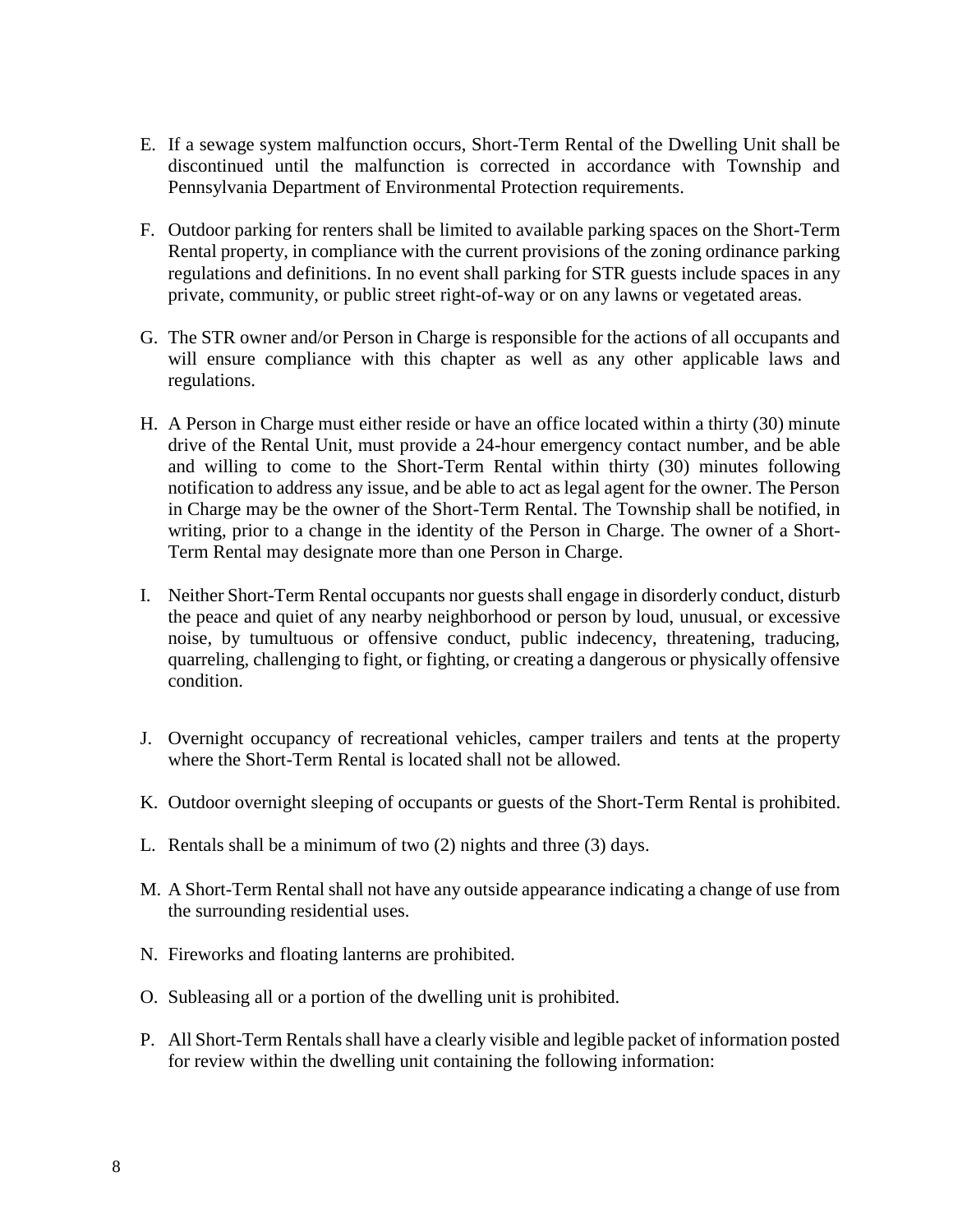- (1) The name of the owner of the unit or the Person in Charge and a telephone number at which that party can be reached on a 24-hour basis.
- (2) The E-911 address of the property consistent with existing Township Ordinances..
- (3) The maximum number of occupants permitted to stay in the dwelling unit at any time in accordance with the STR Capacity Limit.
- (4) The maximum number of all vehicles allowed to park on the property in accordance with the Parking Space definition and the requirement that all guest parking must be in the available and designated parking areas on the property and not in or along any private, community or public street right-of-way or on any lawn or vegetated area on the property.
- (5) The trash pick-up day and notification that trash and refuse shall not be left or stored outside of designated receptacles on the exterior of the property must be conveyed to the renter by the owner. The owner most ensure trash receptacles are promptly removed from the curb following trash pick-up and trash clean-up is a priority. Failure to adhere to clean up following 24 hours after pick-up shall subject the owner to violation provisions of this Ordinance.
- (6) Notification that an occupant or guest may be cited and fined for creating a disturbance, exceeding permitted noise limits or for violating other provisions of the Township of Tobyhanna Code, including parking and occupancy limits.
- (7) Notification that STR occupants and guests are required to make the property available for inspection by the Township upon request and upon reasonable notice being provided.
- (8) A full copy of the Township of Tobyhanna Short-Term Rental Ordinance.
- (9) A copy of the Township of Tobyhanna Short-Term Rental Permit for the subject property.
- Q. All STRs will comply with all applicable zoning and building codes as well as requirements of all lawful agencies.
- R. Compliance with the requirements of this section shall be considered conditions of a Short-Term Rental Permit, the violation of which may result in a revocation of that permit by the Township and/or fines and penalties as prescribed in section 15.

### **Section 9 - Fees, Term and Renewal**

A. Short-Term Rental fees, payable to Township of Tobyhanna upon the filing of a Short-Term Rental Permit application, shall be in such amount as may be established by resolution duly adopted by the Board of Supervisors.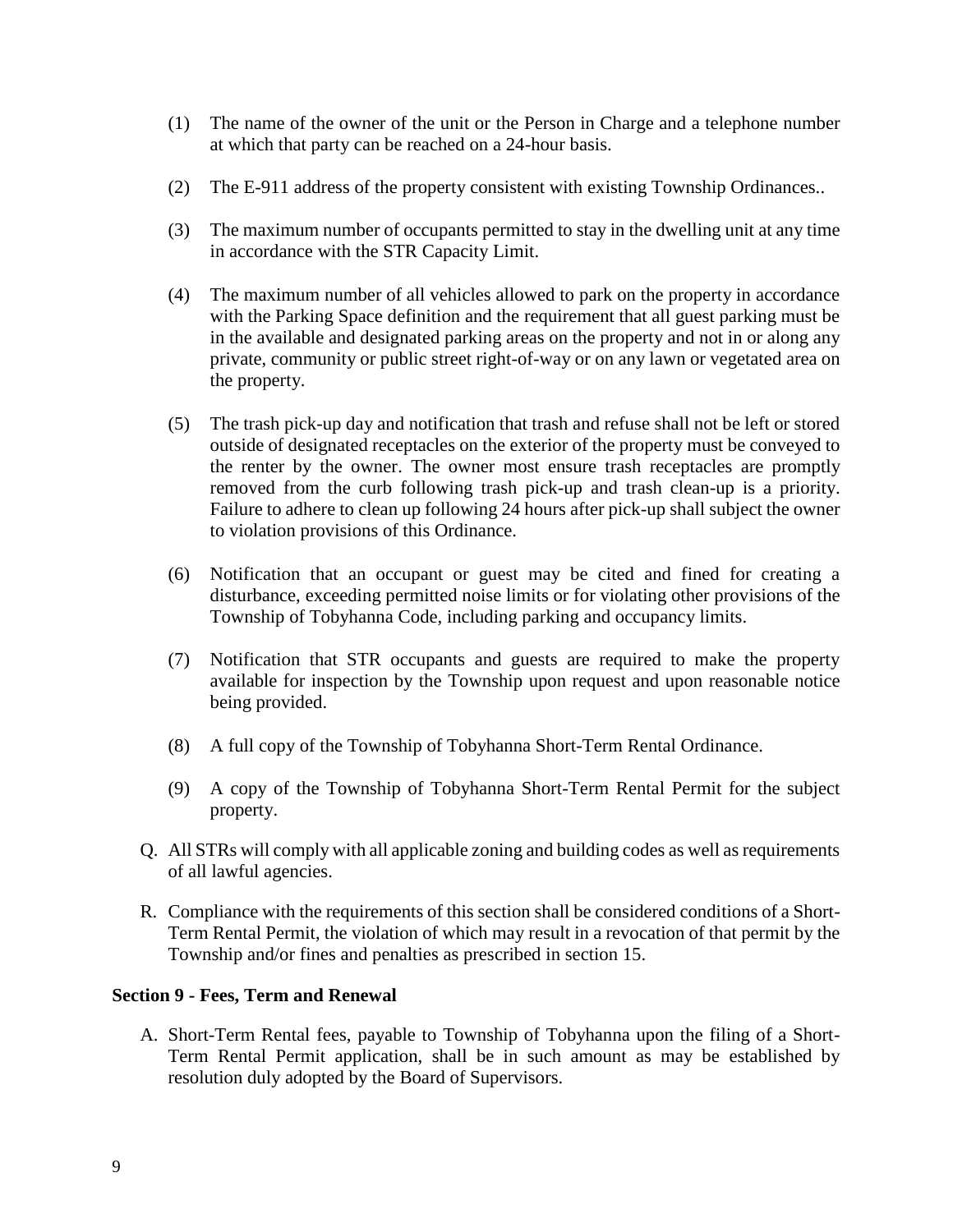- B. Any Short-Term Rental Permit is good for a period not to exceed one (1) year on a rolling basis and must be renewed annually. Short-Term Rental Permit renewal fees, payable to the Township of Tobyhanna upon the filing of a Short-Term Rental Permit renewal application, shall be in such amount as may be established by resolution duly adopted by the Board of Supervisors.
- C. STR Permit renewal applications shall include any updated information regarding any Improvements Requiring STR Permit Modification from the immediately preceding application with respect to matters governed by this Ordinance**.**

# **Section 10 - Enforcement Officer**

- A. The Township of Tobyhanna Board of Supervisors may appoint an enforcement officer for the purpose of enforcement of this article. The enforcement officer shall have the responsibility and authority to administer and enforce all provisions of this Chapter.
- B. In the interest of protecting and promoting the public health, safety, and welfare, and minimizing the burden on Township and community services and the negative impacts onresidential neighborhoods posed by short-term rentals, a violation of any of the provisions of this Ordinance is declared to be a public nuisance.

# **Section 11 – Inspections Required**

- A. All STRs shall be subject to oversight by the Township and the owner must verify application information, permit, permit renewal and/or operating requirements.
- B. Inspections may be conducted for ensuring compliance and enforcement with this Chapter.
- C. The issuance of a STR Permit is not a guarantee that the premises is lawful, safe, habitable, or in compliance with this Chapter.

### **Section 12 - Marketing**

- A. All advertising for rentals (including but not limited to, online platforms, personal websites, broker sites, etc.) must display the county and state license numbers prominently as well as the STR Capacity Limit.
- B. The marketing of an STR in which the advertised occupancy exceeds the maximum occupancy requirements permitted by this Chapter, or which promotes any other activity which is prohibited by this Chapter, shall be a violation of this Chapter and subject to appropriate fines and penalties.

### **Section 13 - Notice of Violation**

A. In the event of a violation of this Chapter, the Township shall send a written Notice of Violation to the owner by personal delivery or by both United States first class and certified mail.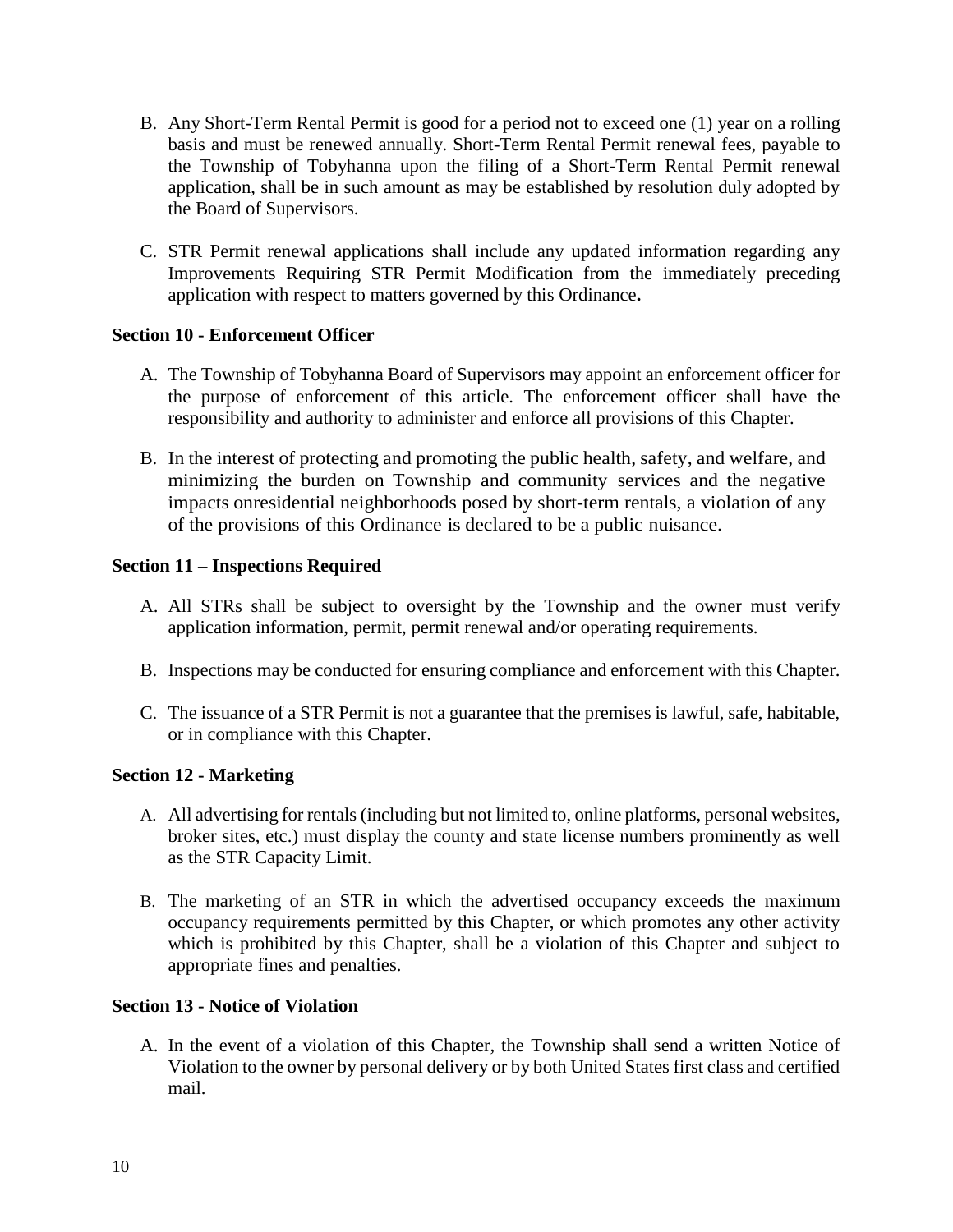B. The Enforcement Notice shall identify the premises, which is the subject of the violation, enumerate the conditions which constitute the violation, cite the specific sections of this Chapter which are violated, indicate the action required to correct the violation, and provide a time frame (established by the Township based upon the nature of the violation) to correct the violation.

### **Section 14 - Nuisance**

A. In the interest of promoting the public health, safety, and welfare of the Township of Tobyhanna residents and guests and minimizing the burden on Township and community services and impacts on residential neighborhoods posed by STRs, a violation of any of the provisions of this Chapter is declared to be a public nuisance.

### **Section 15 - Violations and Penalties**

- A. If there is reason to believe that any provision of this Chapter is being violated, the Township may or may, upon consent, cause entry onto property for the purpose of inspection of the entire premises, properties, buildings, and/or structures located within the Township for ascertaining the existence of violations.
- B. In matters where the nature of an alleged violation potentially harms the safety, security, and welfare of the occupants or the surrounding community, and provided there is no apparent immediate emergent threat, an inspection of the interior of a building or structure will be conducted, and prior arrangements must be made with the STR Owner or Person in Charge to secure access thereof with forty-eight (48) hours' notice.
- C. In the event evidence of a violation with a more immediate threat is presented to the Township, the Zoning Officer with the assistance of the local police has the right to reasonably waive the rule requiring a minimum of forty-eight (48) hours' notice**.**
- D. This Chapter shall be enforced by action brought before a Magisterial District Judge in the same manner provided for in the enforcement of summary offenses under the Pennsylvania Rules of Criminal Procedure.
- E. Any person, partnership, corporation, or other entity who or which violates or permits a violation of the provisions of this Chapter shall, upon conviction in a summary proceeding, pay a fine of not less than \$1,000.00 nor more than \$3,000.00 per violation, plus all court costs and reasonable attorney's fees incurred by the Township of Tobyhanna in the enforcement proceedings, and/or be imprisoned to the extent allowed by law for the punishment of summary offenses.
- F. Each day or portion thereof ending at 11:59 p.m., that a violation exists or continues shall constitute a separate violation.
- G. The appropriate officers or agents of the Township of Tobyhanna are hereby authorized to seek equitable relief, including injunction to enforce compliance with this Chapter.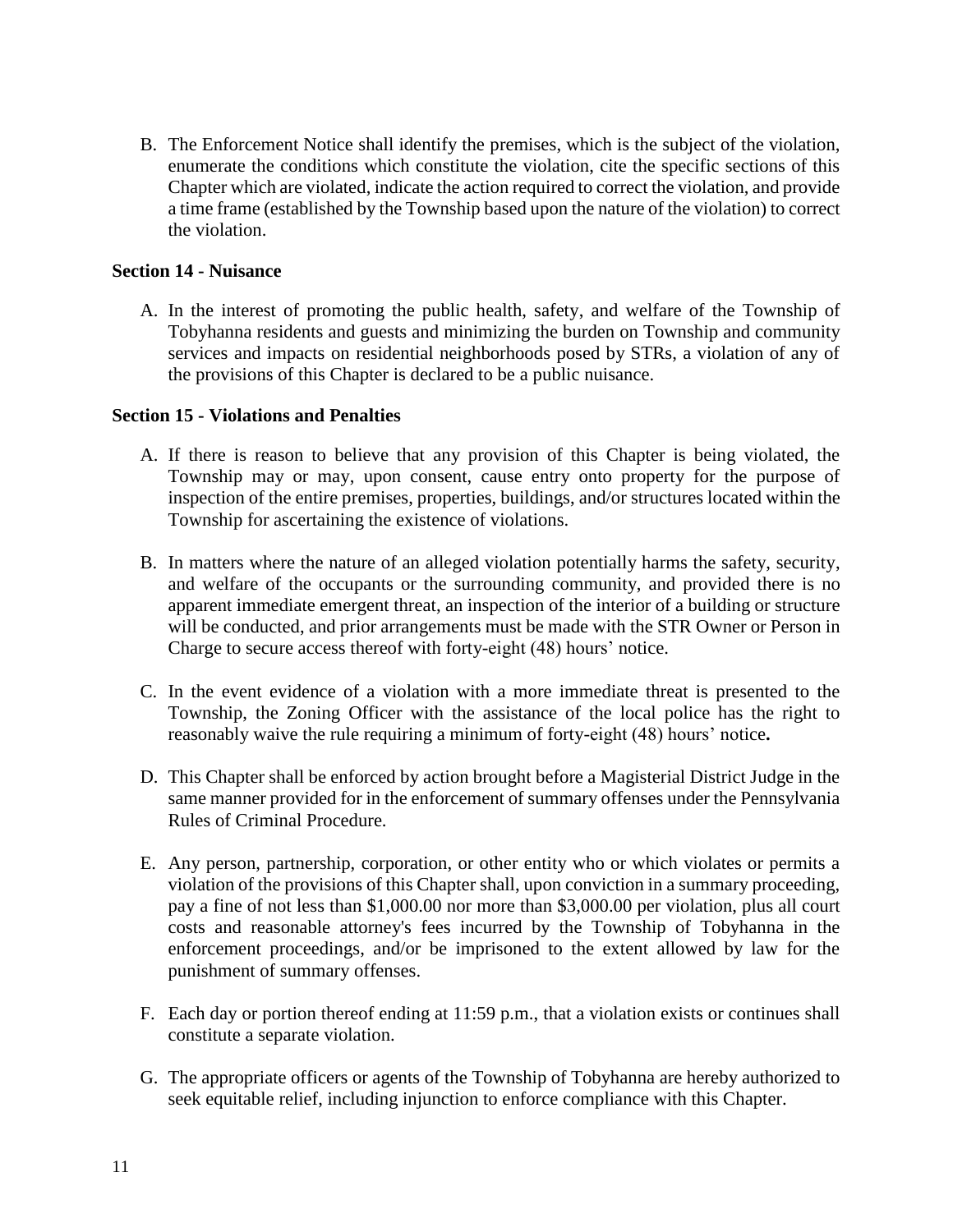- H. All fines, penalties, costs, and reasonable attorney's fees collected for the violation of this Chapter shall be paid to Tobyhanna Township for its general use.
- I. In addition to, but not in limitation of, the provisions of Subsection A and Section 13, the Township may either revoke, or deny an application to renew, a STR Permit for three (3) uncured or repeated violations of this Chapter in any rolling twelve (12) calendar month period.
- J. The revocation or denial to renew a Short-Term Rental Permit shall continue for one (1) year for the first set of two (2) uncured or repeated violations and continues for three (3) years for any subsequent set of violations.
- K. False/nuisance reporting shall be prohibited by this ordinance. Any person who reports an alleged violation of this Ordinance to the Township knowing that it did not occur shall, upon conviction thereof, be sentenced to pay a fine of not more than \$1,000.00, together with costs, including reasonable attorney fees.

# **Section 16 - Owners Severally Responsible**

A. If the premises are owned by more than one owner, each owner shall severally be subject to prosecution for a violation of this Chapter.

# **Section 17 - Appeals**

- A. Appeals of a determination of the Township under this Chapter to deny any application for, or to renew an STR Permit, or to revoke a STR Permit, shall be filed with the Board of Supervisors within thirty (30) days of the date of the denial of application or revocation of permit. Appeals shall be processed as follows:
	- (1) All appeals shall be in writing and signed by the Appellant on forms prescribed by the Township, and shall be accompanied by a fee, the amount of which shall be established by resolution duly adopted by the Board of Supervisors, which may include notice and advertising costs, and necessary administrative overhead in relation to the hearing.
	- (2) Each appeal shall fully set forth the determination appealed from, a detailed reason or basis for the appeal, and the relief sought. Every appeal shall refer to the specific provision of circumstances of the case.
- B. The Board of Supervisors shall conduct hearings and make decisions pursuant to the Act of December 2, 1968 (P.L. 1133, No. 353), known as the "Local Agency Law," and in accordance with the following requirements:
	- (1) Written notice shall be given to the Appellant, the Township, and to any person who has made timely request for same. Written notices shall be given at such time and in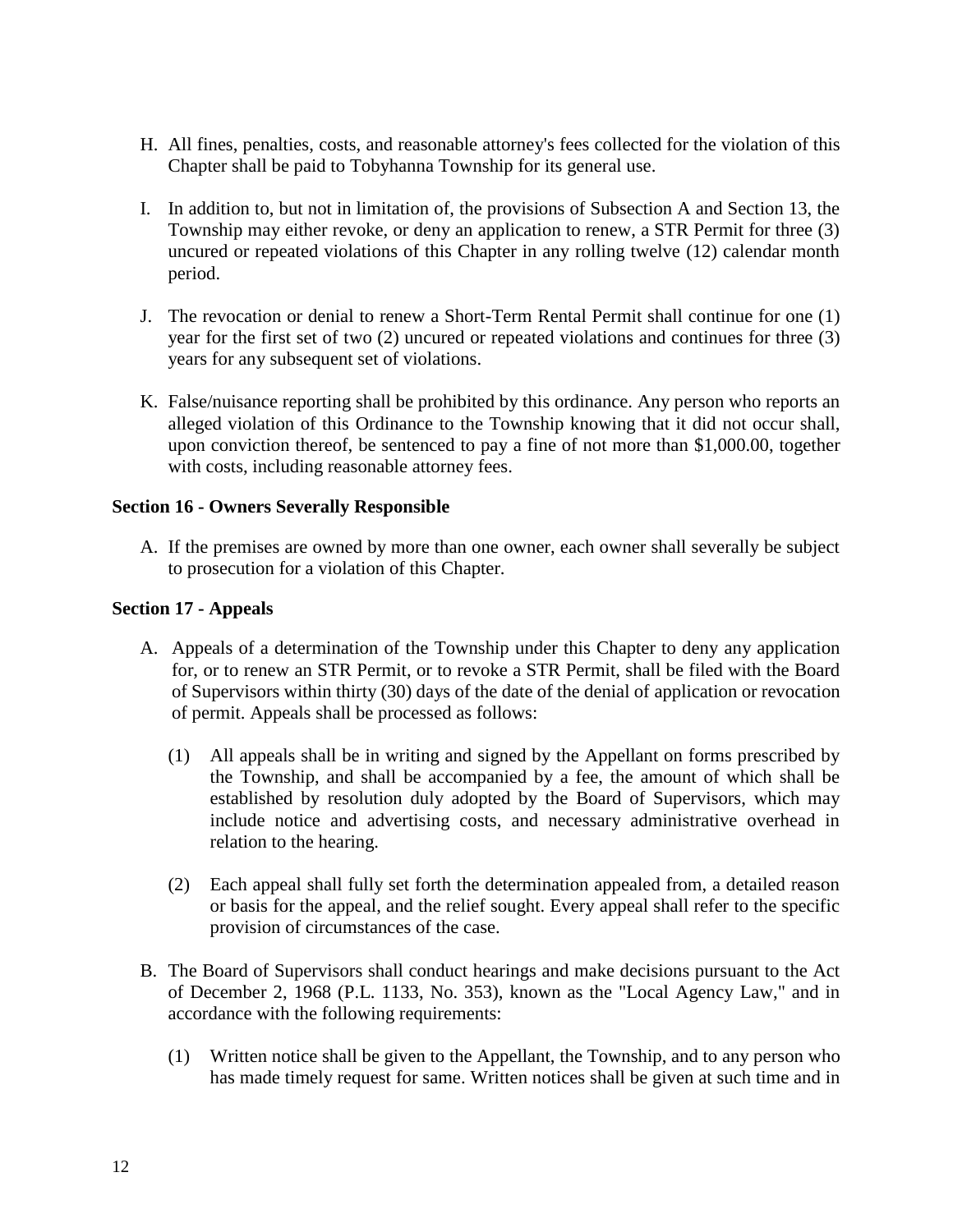such manner as shall be prescribed by rules of the Board of Supervisors, but not less than fifteen (15) days prior to the hearing.

- (2) The hearing shall be held within sixty (60) days from the date the appeal is filed unless the Appellant has agreed in writing to an extension of time.
- (3) The hearings shall be conducted by the Board of Supervisors. The decision or, where no decision is called for, the findings shall be in writing by the Board of Supervisors within forty-five (45) days after the conclusion of the hearing, unless the Appellant has agreed in writing to an extension of time, and shall be communicated to the Appellant and any other parties who have entered their written appearance and requested a copy of the decisions, at the addresses provided by them either by personal delivery or by United States First Class mail postage prepaid.
- (4) The Chairman or Acting Chairman of the Board of Supervisors or the hearing officer presiding shall have power to administer oaths and issue subpoenas to compel the attendance of witnesses and the production of relevant documents and papers, including witnesses and documents requested by parties.
- (5) The parties shall have the right to be represented by counsel and shall be afforded the opportunity to respond and present evidence and argument and cross-examine adverse witnesses on all relevant issues.
- (6) Formal rules of evidence shall not apply, but irrelevant, immaterial, or unduly repetitious evidence may be excluded.
- (7) The Board of Supervisors may, but is not required to, make a stenographic record of the proceedings.
- (8) In the event a stenographic record of the proceedings is not provided by the Board of Supervisors, a stenographic record shall be made and kept at the request of any party agreeing to pay the costs thereof.
- (9) Any party or other person desiring a copy of the stenographic record shall order the copy directly from the stenographer who prepared the same and shall pay the cost imposed by the stenographer for the copy directly to the stenographer.
- (10) The Board of Supervisors shall not communicate, directly or indirectly, with any party or any party's representatives in connection with any issue involved except upon notice and opportunity for all parties to participate; shall not take notice of any communication, reports, staff memoranda, or other materials, except advice from their solicitor, unless the parties are afforded an opportunity to contest the material so noticed; and shall not inspect the site or its surroundings after the commencement of hearings with any party or any party's representative unless all parties are given opportunity to be present.

### **Section 18 - Severability**